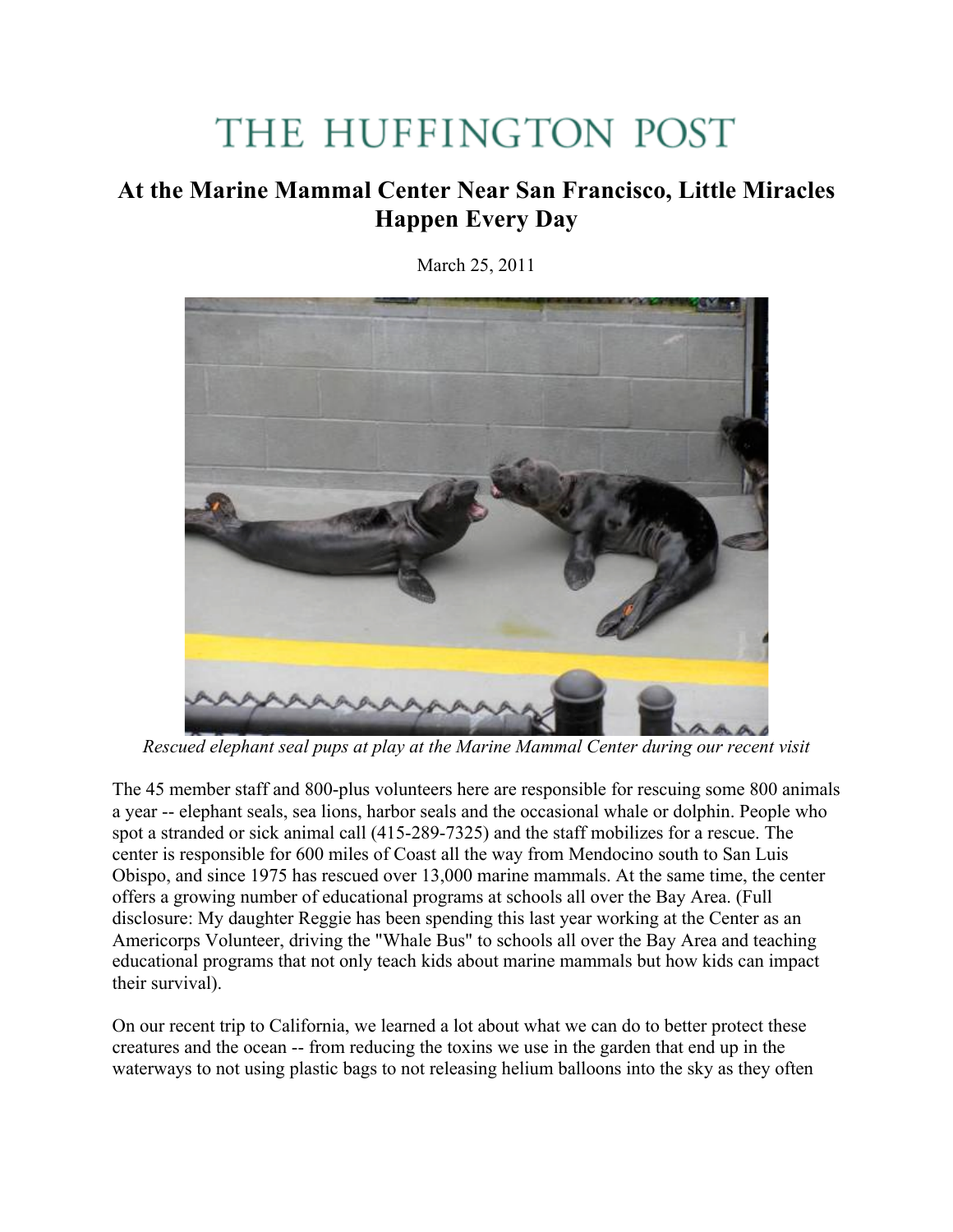end up in the marine food chain. Even cutting rings apart on six packs can help. Birds, fish and other animals often get caught in the rings.

At the California Academy of Sciences in San Francisco we saw how food choices make a huge difference in our carbon footprint (I didn't know that industrial farming of livestock is responsible for more carbon pollution than the entire transportation industry). Eat free-range, grass-fed beef instead, the museum exhibit suggests, as well as local seasonal organic foods that don't have to be transported thousands of miles.

At the Monterey Bay Aquarium, we learned how an ever-increasing demand for seafood is putting our oceans under severe pressure and how we can help by choosing fish and seafood that has been caught sustainably (download a Seafood watch guide at or an app for your iPhone or iPod).

The website and app also will help you find restaurants that feature ocean-friendly seafood choices--like the stellar Waterbar overlooking the San Francisco Bay where we ate dinner our last night on the West Coast and where every menu item tells you how the fish was caught, and where. The Oak Roasted Hawaiian Ono was caught aboard the Kay Mary out of Honolulu and the Chili Roasted Steelhead was "sustainably raised in the Cascade Mountains of Washington." The food was delicious, by the way.

I think we appreciated it all the more because of all we'd learned at the Marine Mammal Center, the Monterey Bay Aquarium and the California Academy of Sciences (along with the Aquarium of the Bay and the San Francisco Zoo all part of the San Francisco Seafood Watch Alliance). We now realize how little changes we make in our lives -- like opting for wild salmon rather than farmed salmon -- can have a big impact on the health of our oceans and the lives of these creatures.

The windswept day we visited the Marine Mammal Center, there were 25 patients. Yes this is a full-scale animal hospital with vets and support staff who do detailed blood work, x-rays, ultrasounds, and keep copious records that have made this Center respected for its research. The experts here have developed marine mammal research technology providing expertise on marine mammal illness, even how to administer antibiotics to humpback whales.

There were three California Sea Lions, two harbor seals and 18 elephant seal pups. We learned three more elephant seals were on their way. Last year, 414 animals were released back in the wild--eight released this year. That is the goal, of course. About 50 percent survive and are able to be released.

Some can't go back, though. Silent Knight -- so named because he was found before the holidays -- had been shot in the face and blinded. The Center is looking for a zoo for him. There have been famous rescues too -- like Chippy, the California sea lion found shot 60 miles from the ocean. He'd jumped up on to a California Highway Patrol Car. He recovered and was released.

In case you are wondering about the difference between seals and sea lions, my daughter explains what she tells the school kids: sea lions are like lions--they have ear flaps and big front